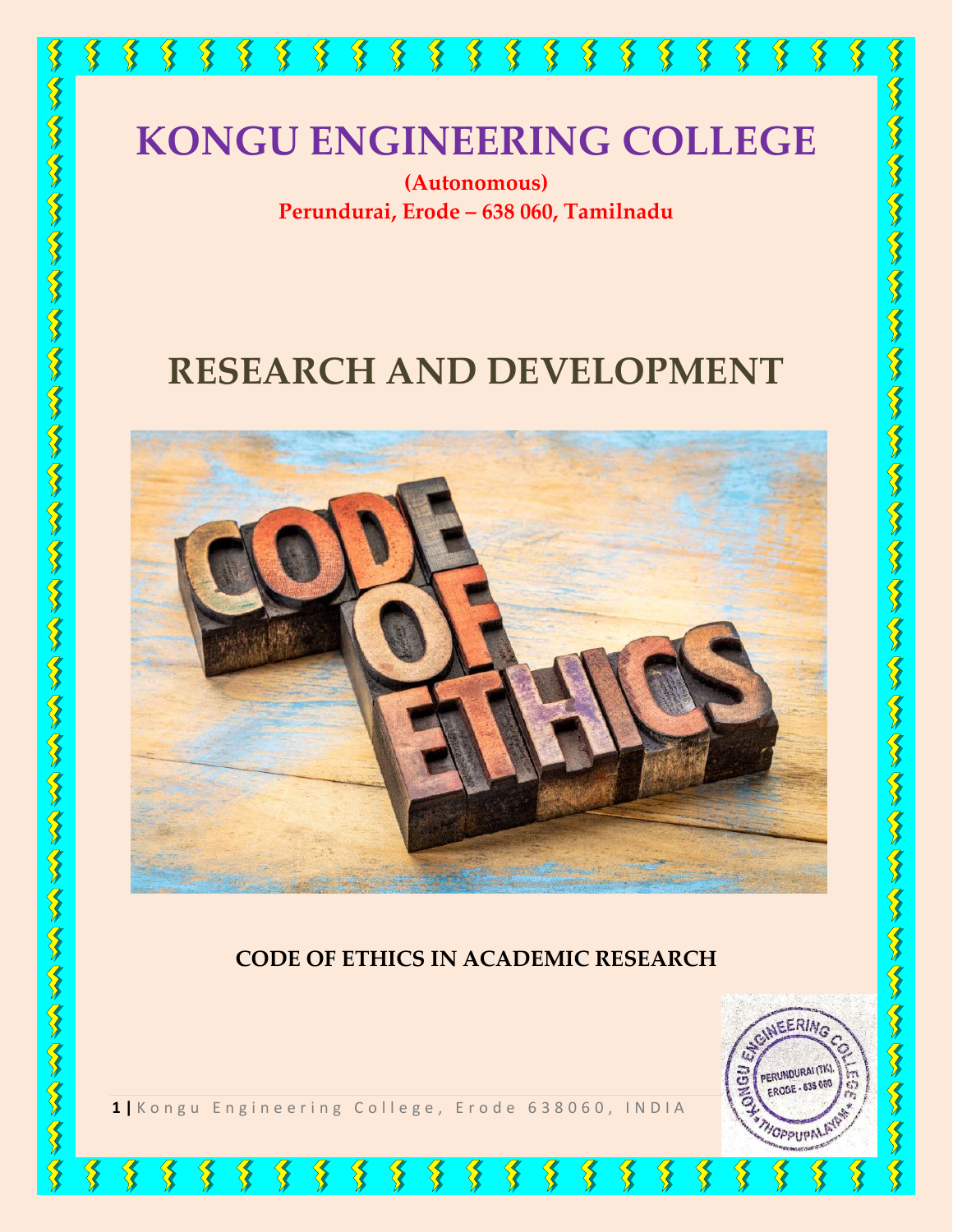| I. Introduction                                                                                        | 3              |
|--------------------------------------------------------------------------------------------------------|----------------|
| II. Good Practice in Academic Research                                                                 | 5              |
| A. Academic Freedom, Integrity and Responsibility                                                      | 5              |
| <b>B.</b> Institutional Responsibilities                                                               | 6              |
| C. Training                                                                                            | $\overline{7}$ |
| D. Publication Practice and Authorship                                                                 | 7              |
| <b>III. The Ethics Committee</b>                                                                       | 9              |
| A. Tasks of the Ethics Committee                                                                       | 9              |
| B. Appointment and Composition of the Ethics Committee                                                 | 10             |
| IV. Misconduct in Academic Research                                                                    | 11             |
| A. Definition of Research Misconduct and Identifying Levels<br>of Violations of Good Academic Practice | 11             |
| B. Identifying levels of violations of good academic practice                                          | 12             |
| C. Procedures for Investigation of Research Misconduct                                                 | 16             |
| 1. Investigation of proceedings                                                                        | 16             |
| 2. Investigation                                                                                       | 17             |
| 3. Investigation report and recommendations                                                            | 18             |
| D. Sanctions                                                                                           | <b>18</b>      |

#### **CONTENTS**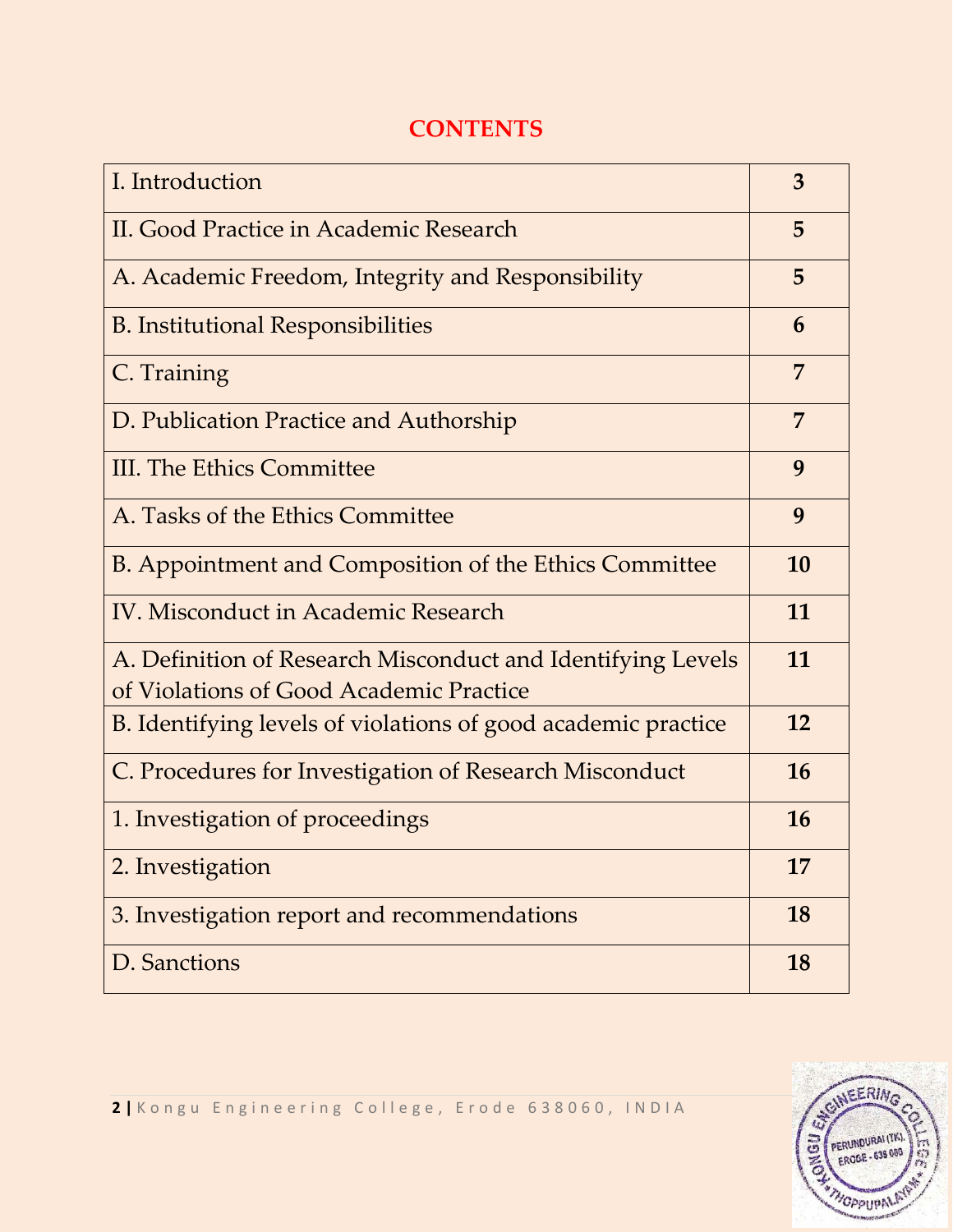#### **Introduction**

Starting with the notion of academic freedom as the leading principle of our research, at all levels, Kongu Engineering College is committed to promoting and maintaining high standards of integrity and accountability in the conduct of academic research and is keen to embed and endorse a culture of honesty and transparency in all its institutional activities. The main objective is to promote the research activities such as research projects, publications, patents etc., and prevention of misconduct including plagiarism in R&D.

In undertaking this commitment, the Institute emphasizes that academic freedom is a core value to be safeguarded and sustained. The Institute is dedicated to guaranteeing a free academic environment to conduct research, to teach, to speak and to publish, subject to the norms and standards of scholarly inquiry, without interference or penalty, wherever the search for truth, knowledge, scholarship and/or understanding may lead.

The Institute invites its members (teaching faculty, research students, visiting faculty (or) students as well as administrative and support staff) to abide by the highest standards of integrity in their conduct of academic research and/or support to academic research activities.

Kongu Engineering College is committed to promote and maintain high standards of integrity and accountability in the conduct of academic research and is keen to implant and endorse the culture of honesty and transparency in all its institutional activities while trying to allow academic freedom and innovative thinking. The institute strives to preserve academic honor and integrity by eliminating all forms of academic and intellectual fraudulence, including plagiarism. The college is committed to maintain the standard of research, original thought and expression which are ensured through review

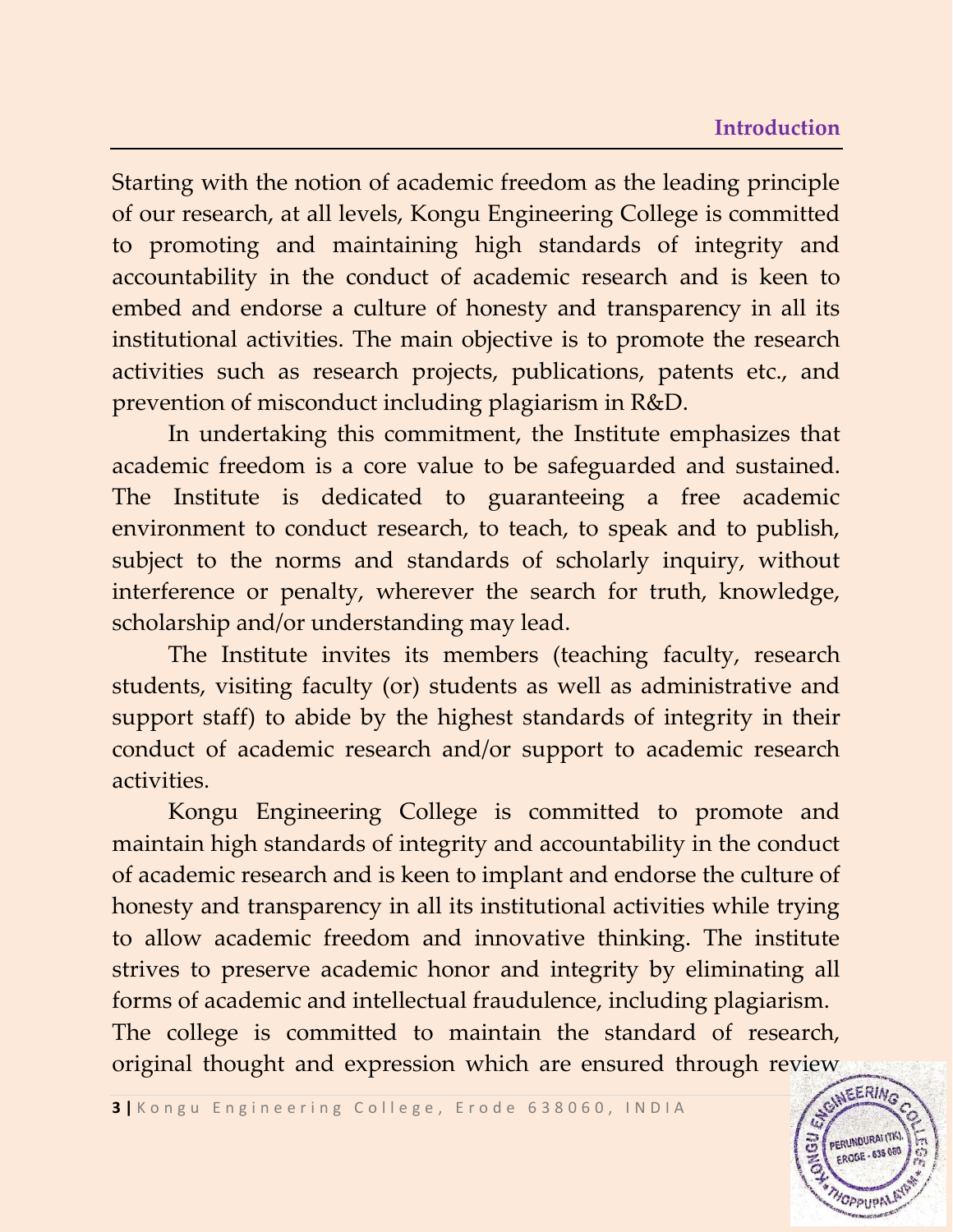committee constituted at Institutional level. All faculty and students follow the guidelines by Anna University for publication in various journals which are recognized by UGC and duly indexed in SCI, SCIE, ESCI, Scopus and Web of Science. Our library is well equipped with quality journals, e-journals, e-books from various disciplines. It helps to provide a good platform for quality research. Every student / research scholar of the institute pursuing their degree has to check his/her final thesis using plagiarism detector before submission.

The review committee comprises:

- 1. Principal
- 2. Chief Coordinator, R&D
- 3. HoD of respective departments
- 4. Subject Expert Nominated by Principal

The first part of this document provides recommendations on good practice in academic research at the Kongu Engineering College; the second part defines the tasks and composition of the Ethics Committee, while the third part defines academic misconduct and regulates the procedures for investigating such misconduct.

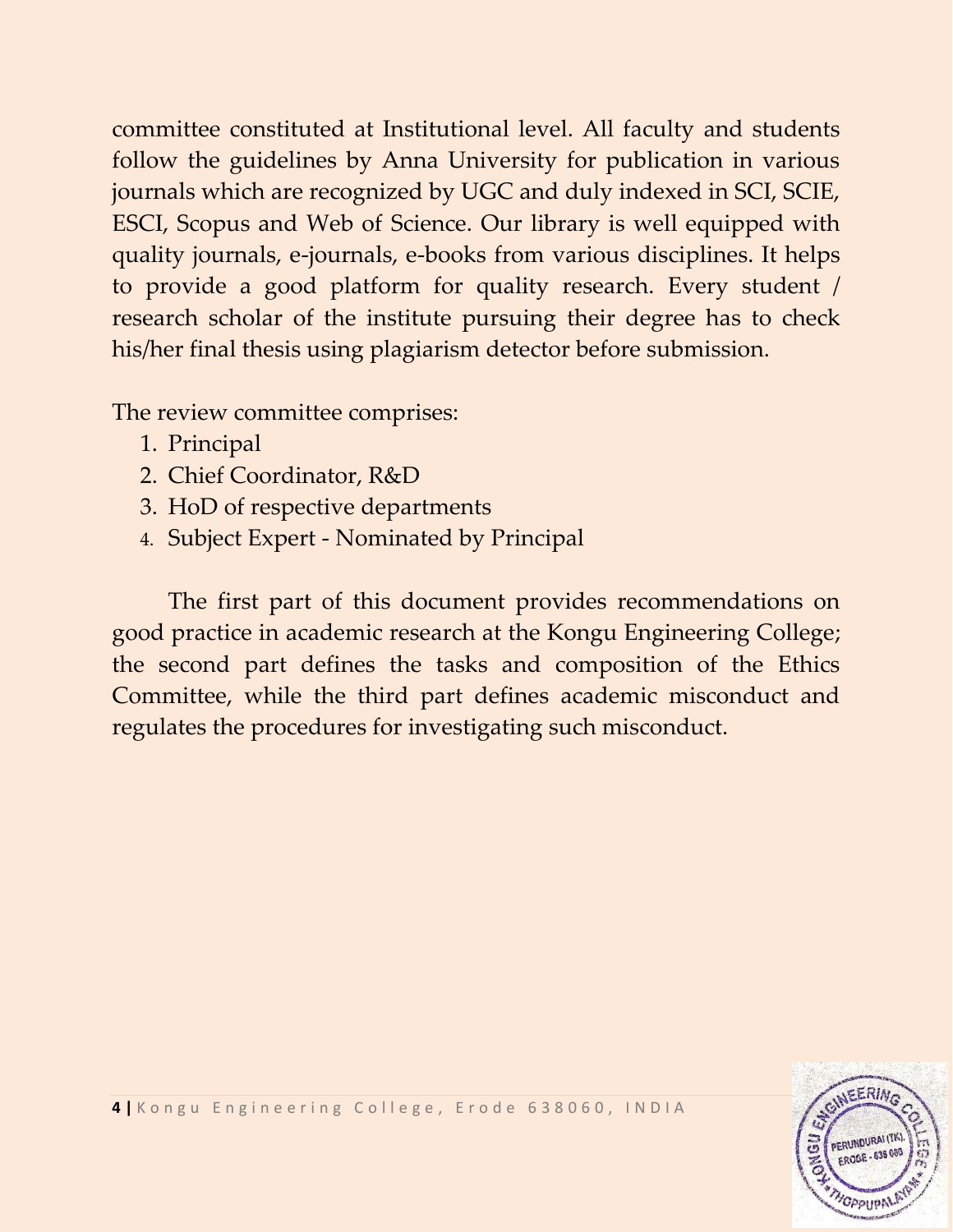## A. Academic Freedom, Integrity and Responsibility

Academic freedom is the freedom to teach, study and pursue knowledge and research without unreasonable interference or restriction from law, institutional regulations or public pressure. Its basic elements include the freedom of scholars to inquire into any subject that evokes intellectual concern, to present findings, to publish data and conclusions without control or censorship and to teach in the manner they consider professionally appropriate.

At the same time, integrity, accountability and responsibility in conducting academic research form the cornerstone of any academic enterprise and violations of widely-recognized academic research standards represent serious offences to the entire academic community at the Institute and are considered injurious for its credibility and authority as an institution that promotes excellence in academic research in India.

Academic integrity requires that academic research follows elevated professional standards, including appropriate research design and frameworks, adheres to high levels of research ethics and abides by the requirements set out by professional and regulatory research guidance and research ethics frameworks issued in appropriate areas.

#### Principles and Values of Academic Integrity

Academic integrity is defined in terms of the commitment to the values of honesty, trust, fairness, respect, responsibility, legality and dissemination.

*Honesty:* An academic community should advance the quest for truth, knowledge, scholarship and understanding by requiring intellectual and personal honesty in learning, teaching and research.

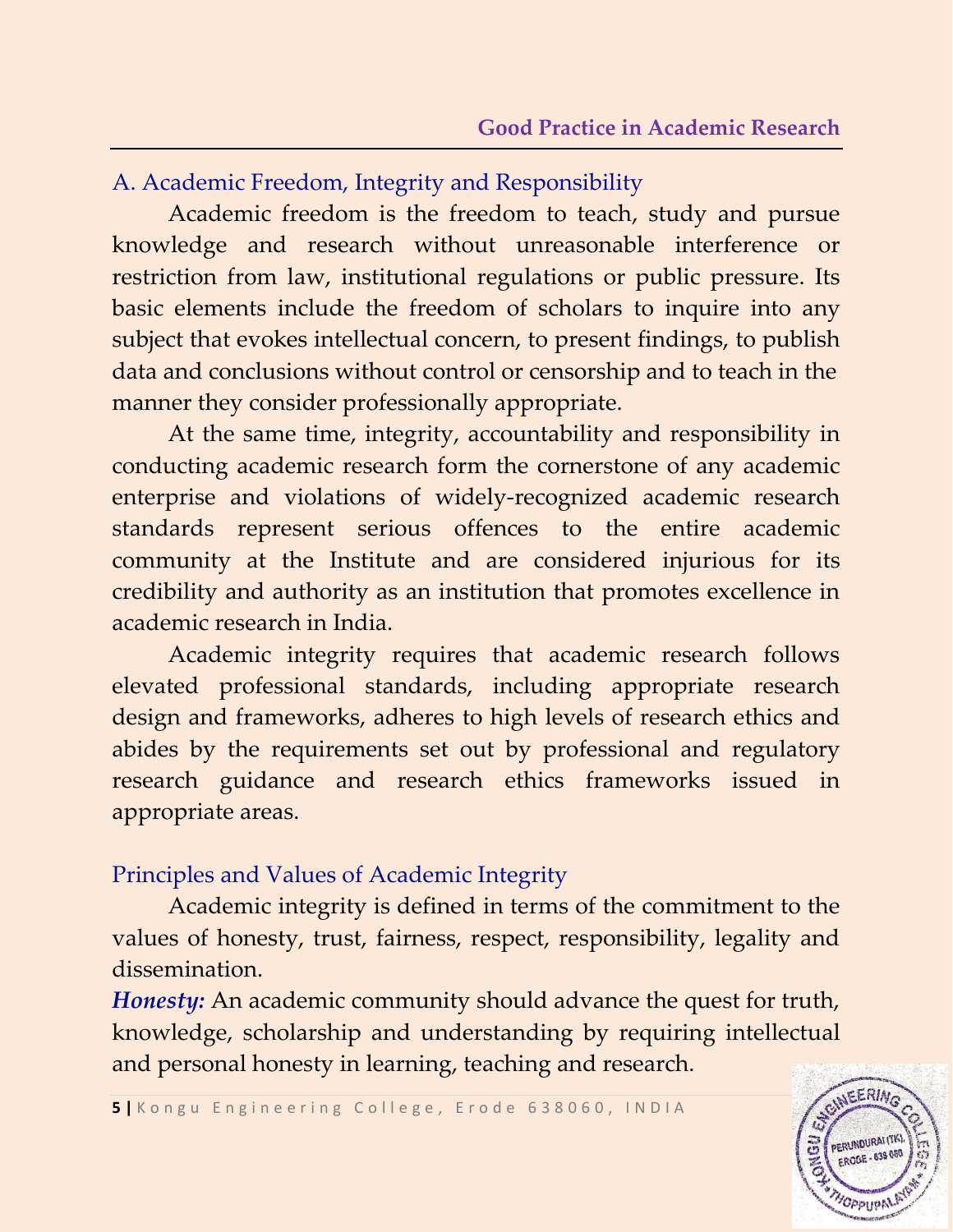*Trust:* An academic community should foster a climate of mutual trust to encourage the free exchange of ideas and enable all to reach their highest potential.

*Fairness:* An academic community should seek to ensure fairness in institutional standards, practices and procedures as well as fairness in interactions between members of the community.

*Respect:* An academic community should promote respect among students, staff and faculty: respect for self, for others, for scholarship and research, for the educational process and intellectual heritage.

*Responsibility:* An academic community should uphold high standards of conduct in learning, teaching and research by requiring shared responsibility for promoting academic integrity among all members of the community.

*Legality:* An academic community should observe valid legal norms related to the conduct and publication of research particularly in relations to copyright, the intellectual property rights of third parties, the terms and conditions regulating access to research resources and the laws of libel.

*Communication:* An academic community should seek to make the results of its research as widely and as freely available as possible.

# B. Institutional Responsibilities

The Principal, Chief Coordinator for Research and Development, the Heads of Departments, the Research Coordinators together with the teaching staff, are responsible for promoting and endorsing a transparent academic environment conducive to the application of the high professional and ethical criteria of good practice for academic research. Professors are expected to create and sustain a climate of mutual co-operation that facilitates the open exchange of ideas and the development of academic research skills. They are also expected to ensure the provision of appropriate supervision and direction for

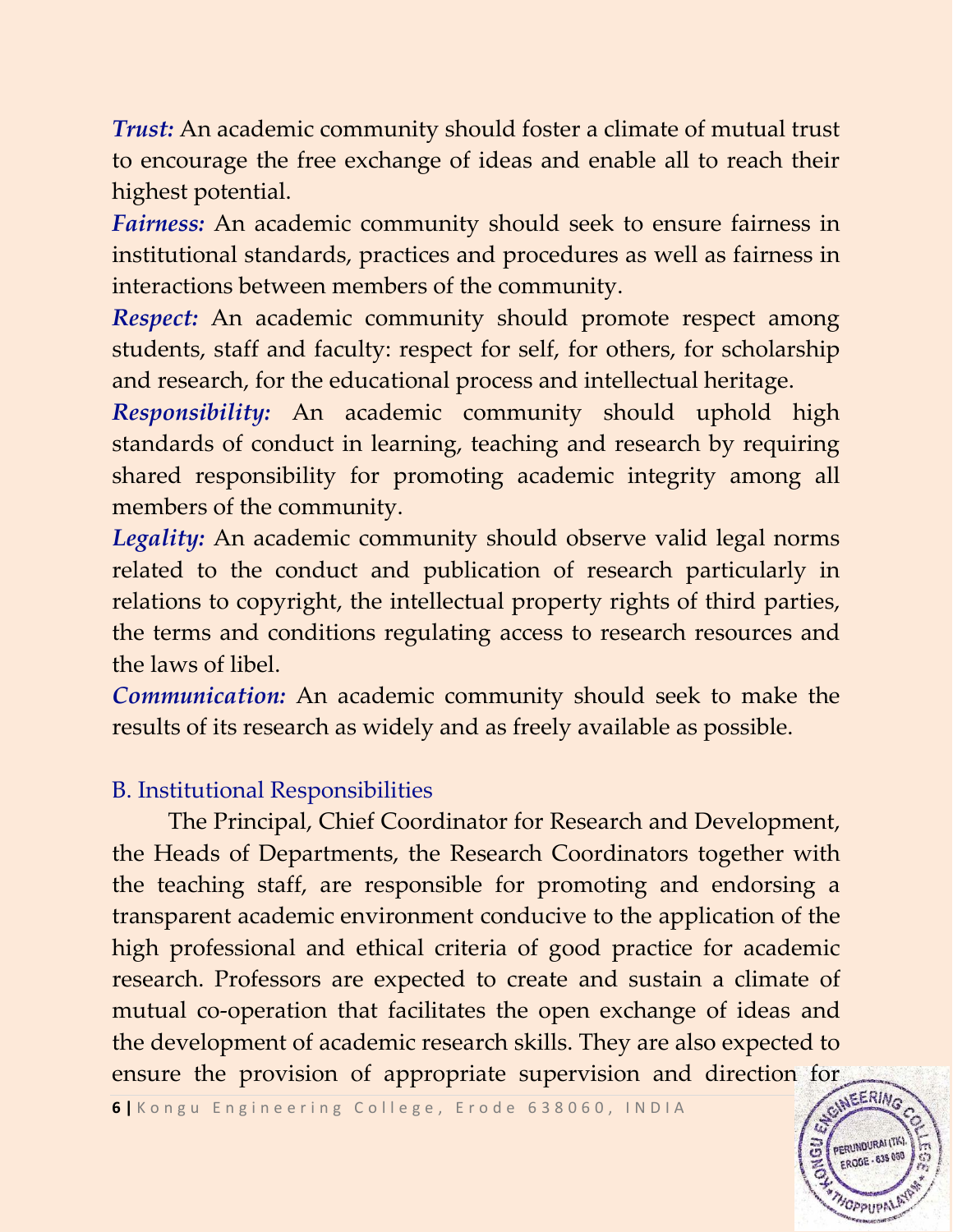researchers, in accordance with the nature of the individual academic discipline and associated mode of research.

The Institute is committed to the provision of appropriate direction of research and supervision for researchers. Supervisors are expected to adhere to the Code of Practice for Doctoral Supervision, which delineates the supervisory relationship, the assessment of research progress, and the procedures to resolve problems in the supervisory relationship.

#### C. Training

The Academic Departments should ensure that all researchers undertake appropriate training in research design, methodology, regulatory and ethics approvals and consents, equipment use, confidentiality, data management, record keeping, data protection and publication, the appropriate use of licensed research resources and respect for the intellectual property rights of third parties.

The Institute is also committed to preparing its administrative and support staff involved in record keeping and the implementation of Data Protection Policy and expects them to fully respect the principles and rules of the Code of Ethics in Academic Research.

#### D. Publication Practice and Authorship

The Institute encourages the publication and dissemination of results of high quality research. It also expects that researchers will engage in the process of publishing and dissemination of their work responsibly and with an awareness of the consequences of any such dissemination in the wider media.

Results should be published in a form appropriate to the academic discipline. The Institute requires that all individuals listed as authors accept responsibility for the contents of the publication and

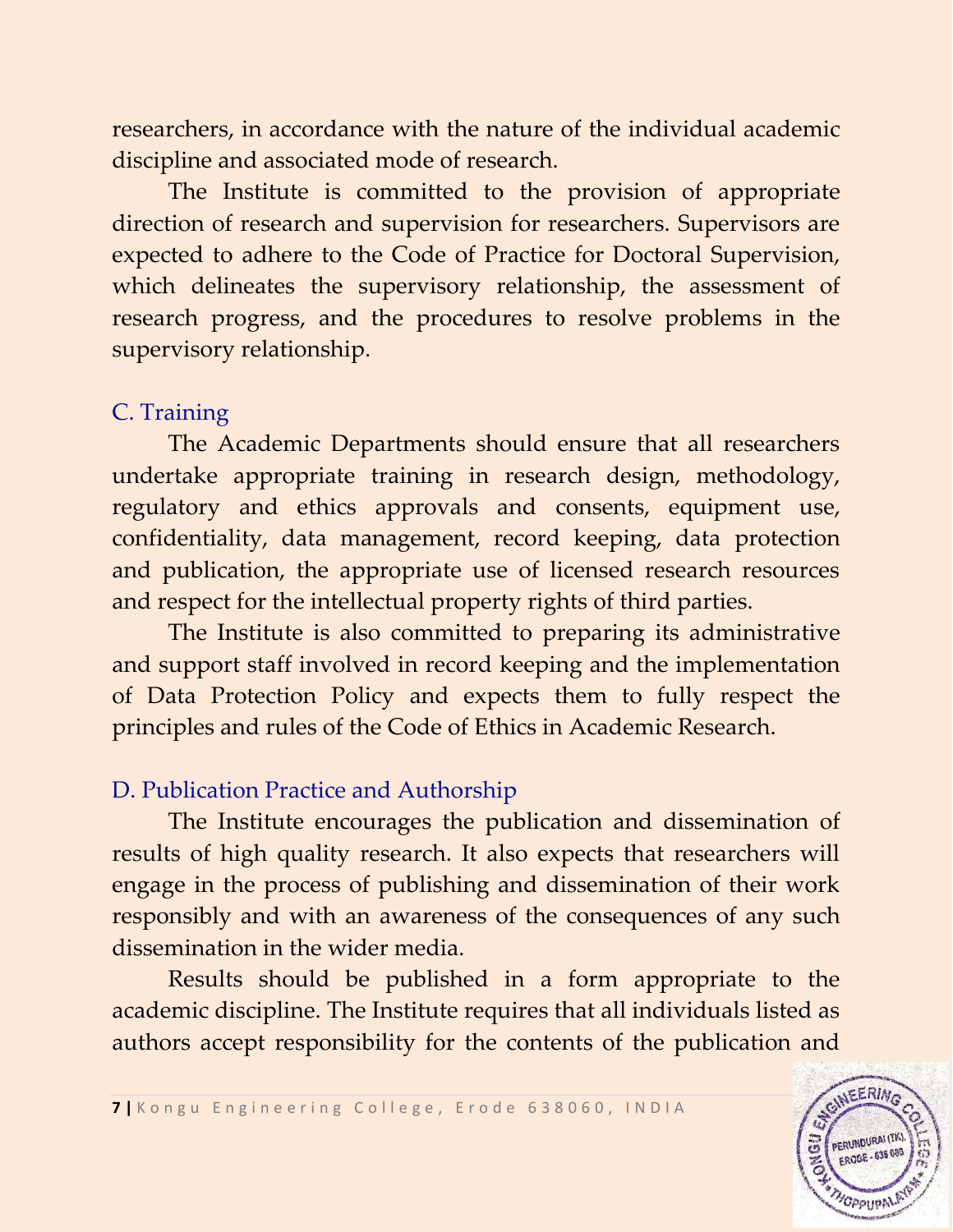can identify their contribution to it. Authors should have participated sufficiently in the research to take public responsibility for the content.

The Institute does not recognize the practice of honorary authorship.

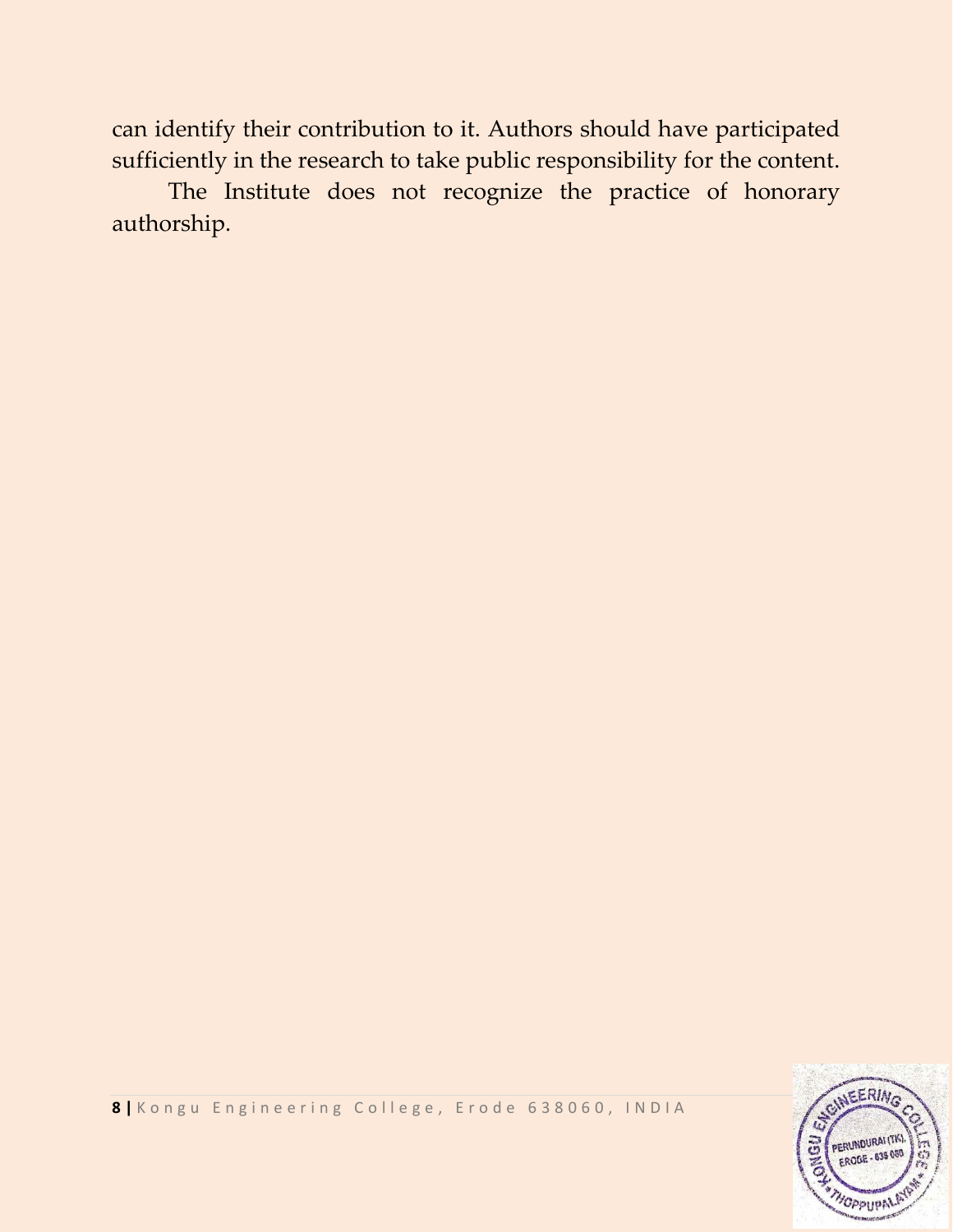## A. Tasks of the Ethics Committee

- $\Re$  to provide advice and guidance to the academic community on all matters pertaining to academic research ethics
- to advise the Academic Council on compliance with the 'Code of Ethics in Academic Research' of the various academic activities at the Institute
- $\Re$  to provide guidance and academic support to scholars on ethical issues in respect of teaching, research and other academic activities. On an entirely voluntary basis, researchers may ask the Ethics Committee for consultation on ethical aspects of their research.
- to confirm to external parties on behalf of the Institute compliance with ethical standards in respect of research projects undertaken at the Institute. The Committee is only convened at the explicit request of scholars needing an assessment of the ethical dimensions of a research project.
- to advise the Executive Committee and the Academic Council of any policies that may be required in relation to accepting funds from particular sponsors of research
- $\Re$  to act as an investigative/consultative body for any disputed matter concerning research ethics and conduct
- $\Re$  to make recommendations to the internal Disciplinary Committee on what action, if any, should be taken as a result of the investigations.

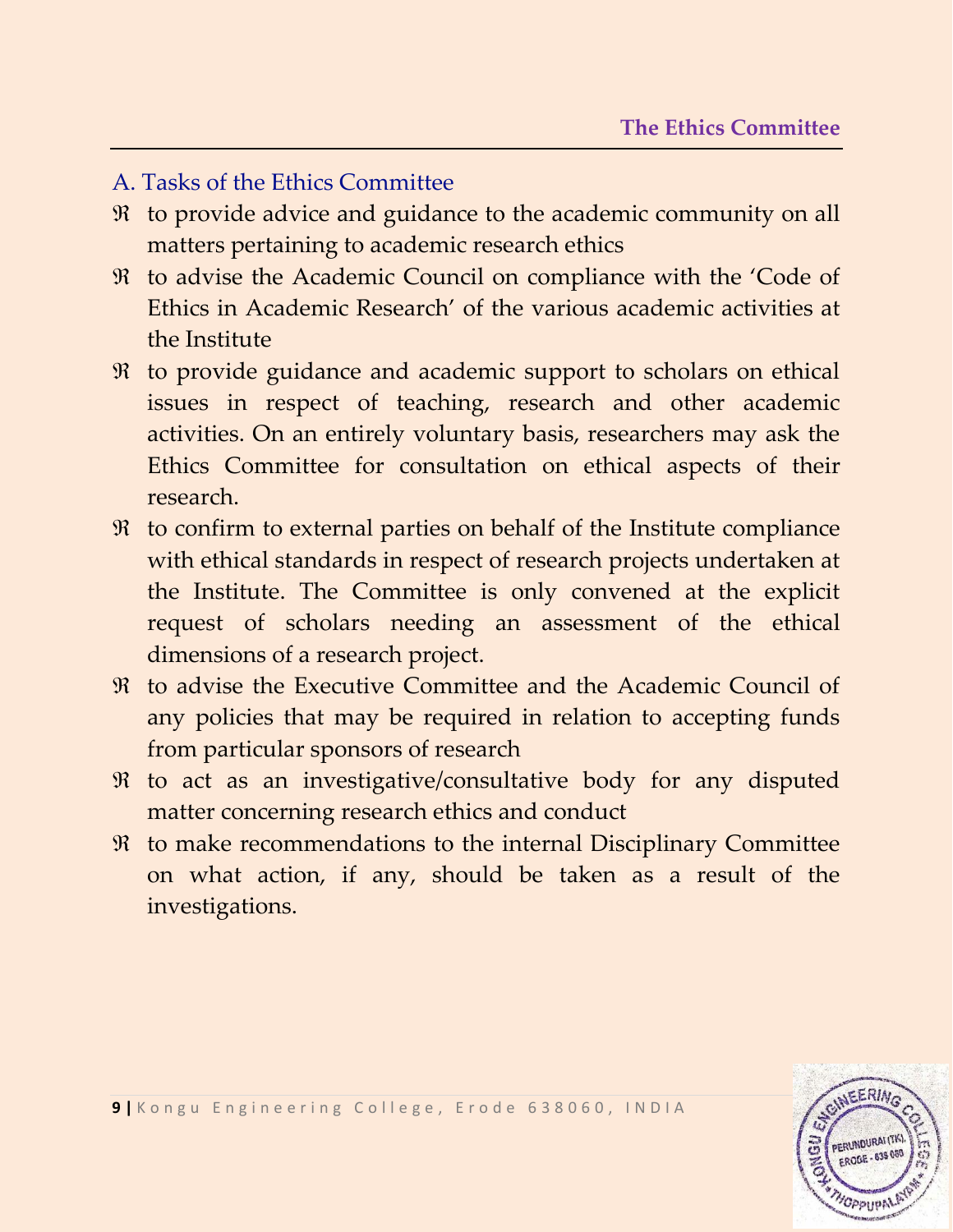### B. Appointment and Composition of the Ethics Committee

The Ethics Committee is appointed by the Academic Council upon nomination by the Principal.

The Committee shall be composed of the following members:

Dr.K.Krishnamurthy CCO (SA) - Chairman

Dr.P.Navaneethakrishnan CCO (P) - Member

Dr.R.Rajasekar HoD Mechanical Engg. - Member

Dr.T.Meeradevi HoD ECE - Member

Dr.V.Chitra Devi HoD Food Technology - Member

Dr.S.Shankar CCO (R&D) - Convener

The nomination of faculty members of the Committee should endeavour to cover all the disciplines of the Institute.

In case of conflict of interests, members of the Ethics Committee shall be temporarily replaced by substitutes nominated by the Principal.

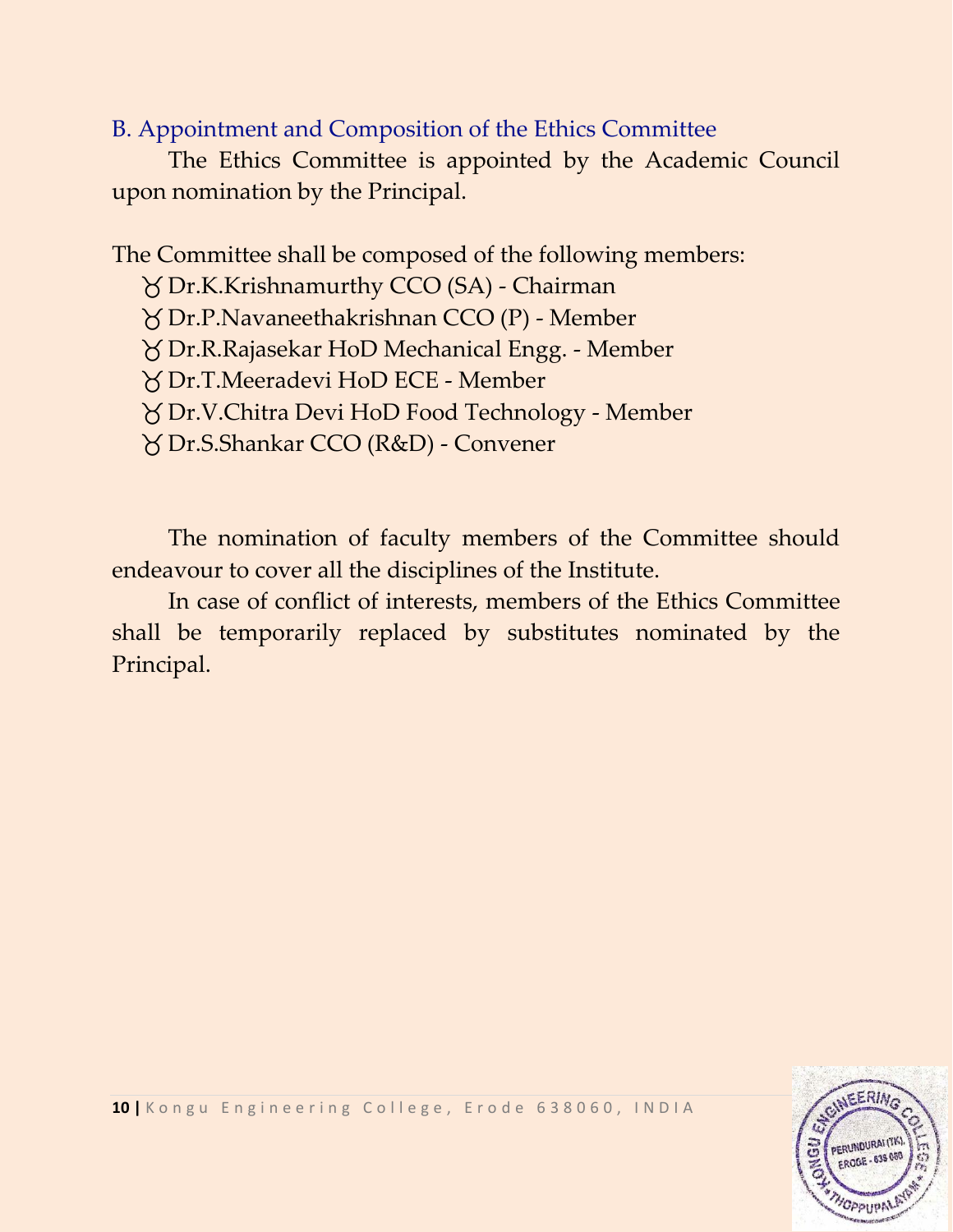## A. Definition of Research Misconduct

Misconduct in academic research implies (and is not limited to) fabrication, falsification, plagiarism or deception in proposing, carrying out or reporting results of research and deliberate, dangerous or negligent deviations from accepted practice in carrying out research. It includes failure to follow an agreed protocol if and when this failure results in unreasonable risk or harm to persons, the environment, and when it facilitates misconduct in research by collusion in, or concealment of, such actions by others.

Misconduct also includes any plan or attempt to do any of these things. It does not include honest error or honest differences in interpretation or judgment in evaluating research methods or results, or misconduct unrelated to research processes.

Misconduct includes (and is not limited to) the following acts:

*Plagiarism:* The deliberate copying of ideas, text, data or other work (or any combination thereof) without due permission and acknowledgement.

*Piracy:* The deliberate exploitation of ideas from others without proper acknowledgement

*Abuse of Intellectual Property Rights:* Failure to observe legal norms regarding copyright and the moral rights of authors.

*Abuse of Research Resources:* Failure to observe the terms and conditions of institutionally licensed research resources.

*Defamation:* Failure to observe relevant legal norms governing libel and slander.

*Misinterpretation:* The deliberate attempt to represent falsely or unfairly the ideas or work of others, whether or not for personal gain or enhancement.

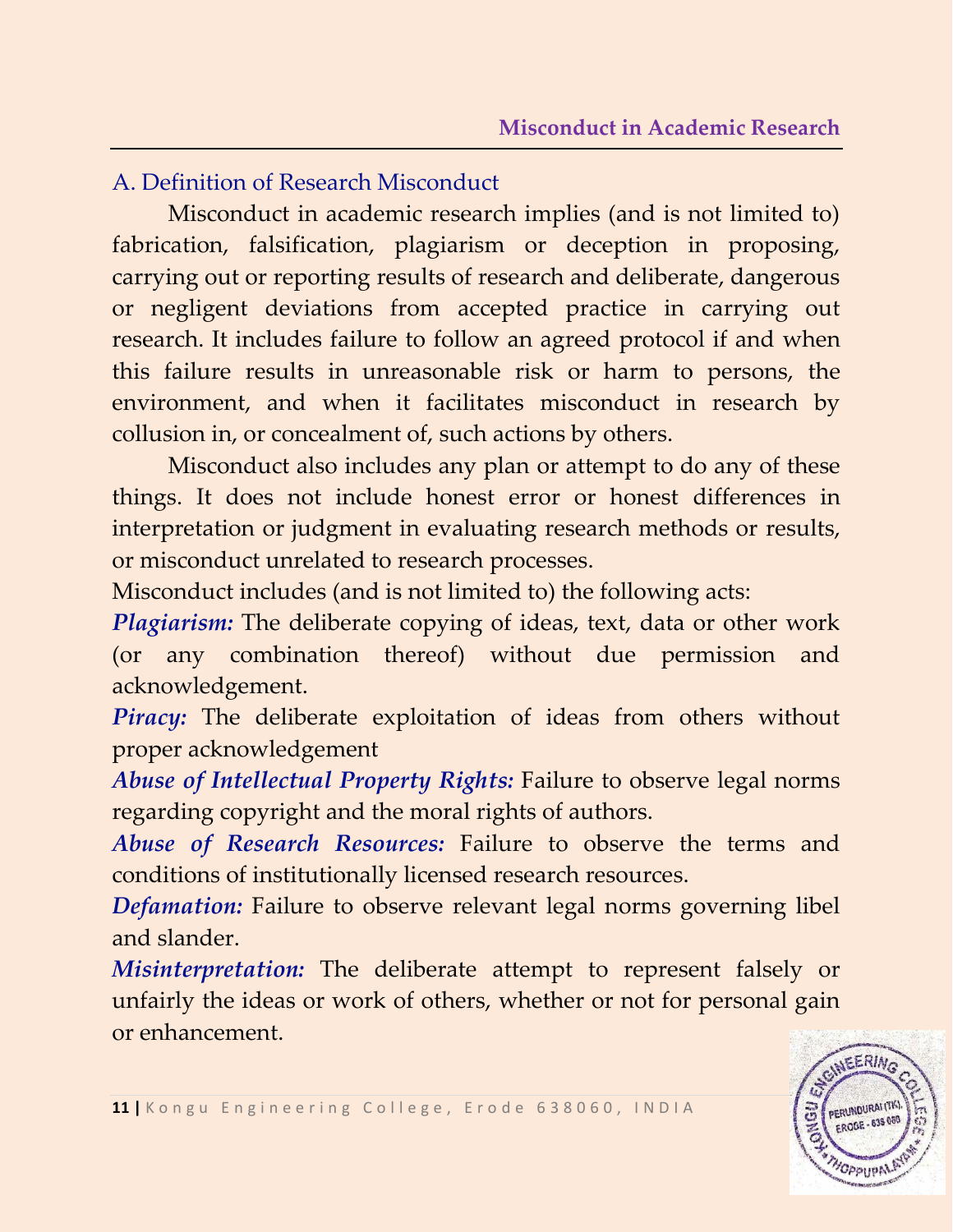*Personation:* The situation where someone other than the person who has submitted any academic work has prepared (parts of) the work;

*Fabrication and Fraud:* The falsification or invention of qualifications, data, information or citations in any formal academic exercise.

*Sabotage:* Acting to prevent others from completing their work. This includes stealing or cutting pages out of library books or otherwise damaging them; or wilfully disrupting the experiments of others; or endangering institutional access to licensed research resources by wilfully failing to observe their terms and conditions.

*Professorial misconduct:* Professorial acts that are arbitrary, biased or exploitative.

*Denying access to information or material:* To deny others access arbitrarily to scholarly resources or to deliberately and groundlessly impede their progress.

*Misconduct in formal examinations:* Includes having access, or attempting to gain access during an examination, to any books, memoranda, notes, unauthorized electronic devices or any other material, except such as may have been supplied by the invigilator or authorized by the Academic Department.

It also includes aiding or attempting to aid another candidate or obtaining or attempting to obtain aid from another candidate or any other communication and conversations that could have an impact on the examination results.

B. Identifying levels of violations of good academic practice:

Two levels of violations of good academic practice can be distinguished.

1. Minor Violations:

Minor violations may occur because of inexperience or lack of knowledge of the principles of academic integrity and are often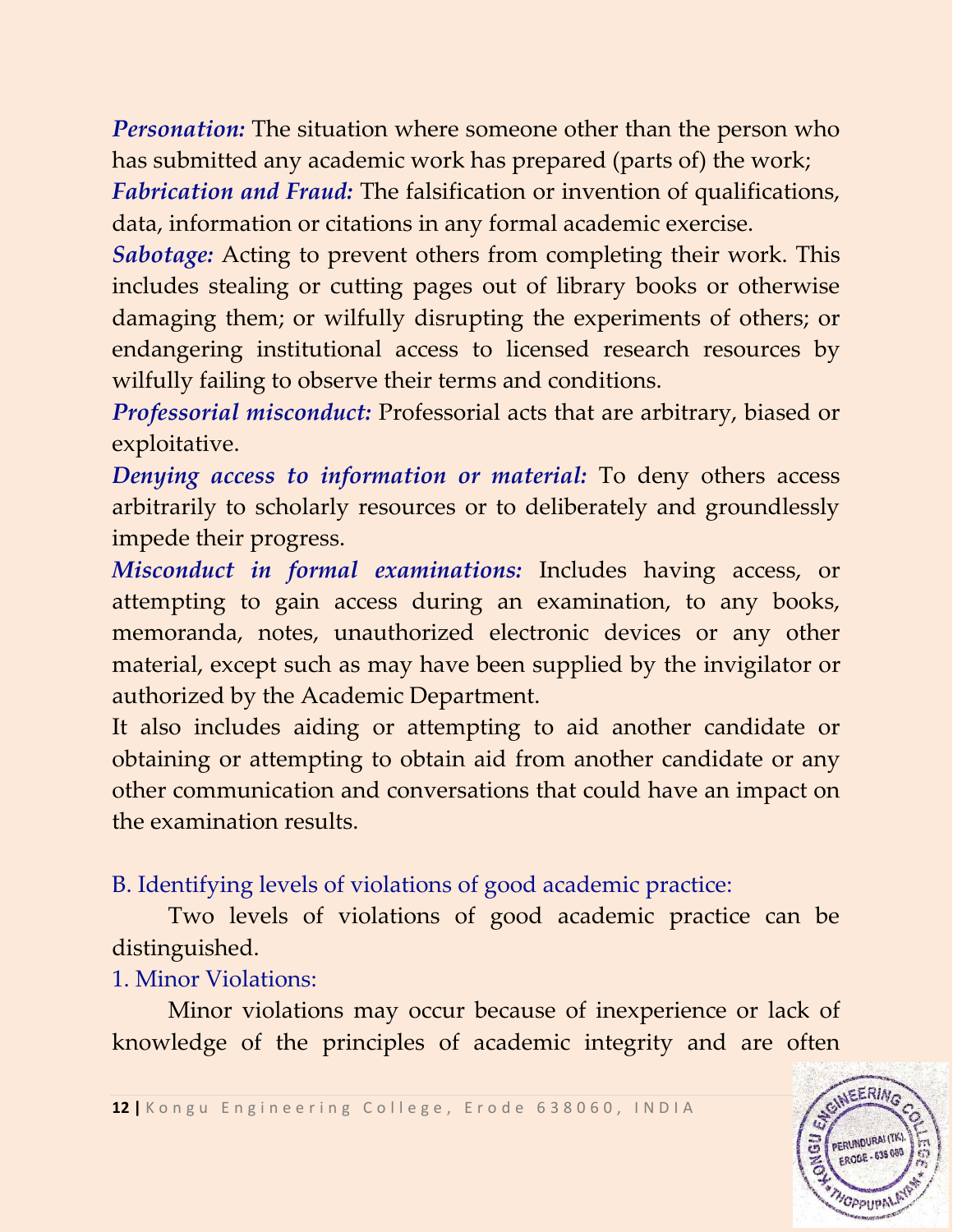characterized by the absence of dishonest intent on the part of the person committing the violation. They may result from:

*a. weak procedures and methods which may jeopardise the integrity of the research but are not undertaken deliberately or recklessly b. weaknesses which present no major risks to either subjects or policies which they may influence*

On the whole, these minor violations can be seen as failings which may reflect only poor, rather than unacceptable practices and therefore mainly require further training and development rather than any formal disciplinary action.

*Examples of minor violations include:*

- *Minor plagiarism* defined as a small amount of paraphrasing, quotation or use of diagrams, charts etc. without adequate citation. Minor plagiarism may result from poor scholarship (i.e. when a student, through inexperience or carelessness, fails to reference appropriately or adequately identify the source of the material which they use).
- *inaccurate claims to experience, qualifications or contributions in a context where the person committing the violation cannot expect major benefits (such as winning a competition for a prize or job)*
- *inaccurate representation of findings without deliberate distortion*
- *lack of diligence in declaring relevant conflicts of interest*

Such violations may present no risks to subjects, the wider community or the environment, but they may warrant some penalty or sanction at institutional level.

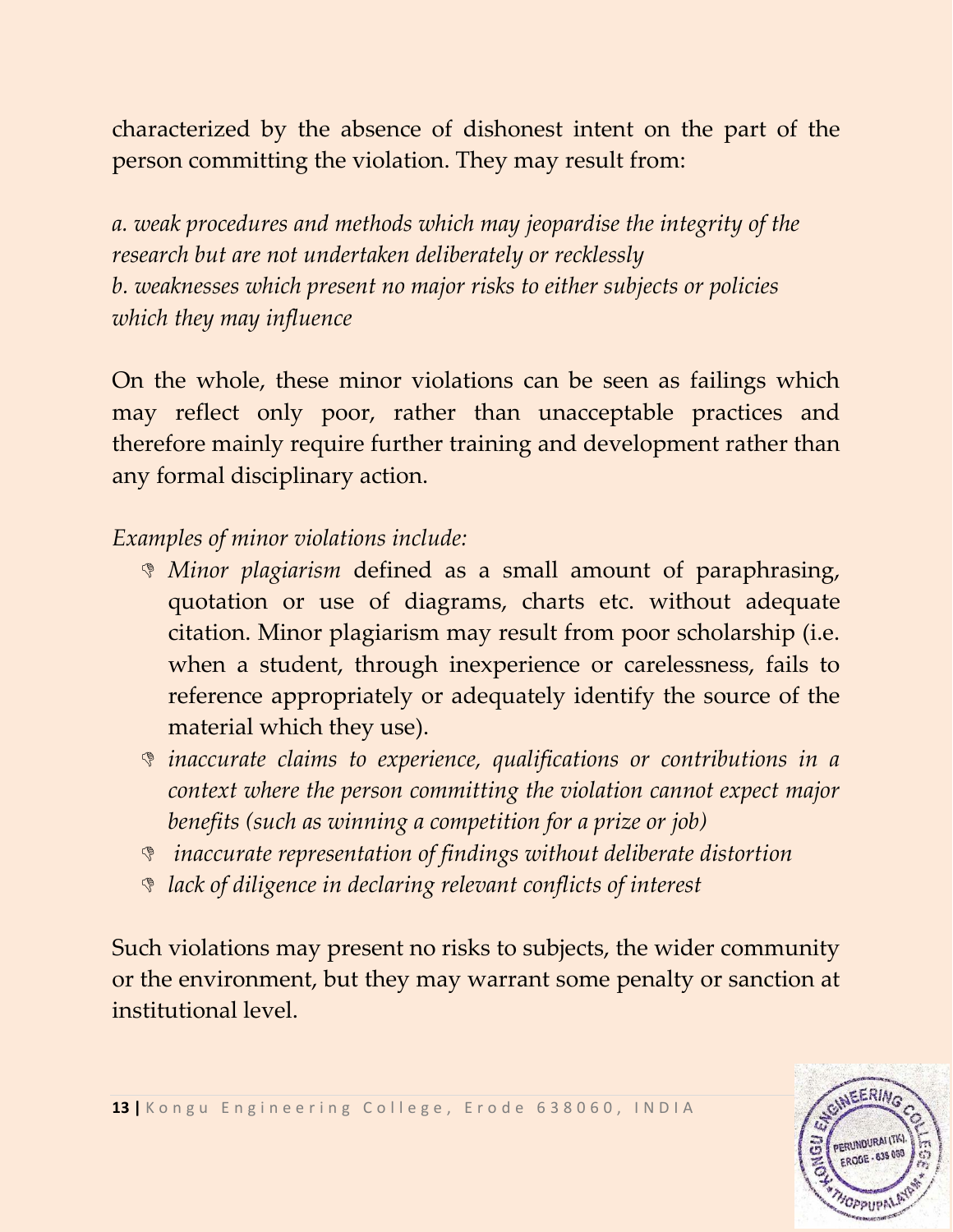## 2. Major Violations:

Major violations are breaches of academic integrity that are more serious in nature or that affect a more significant aspect or portion of the academic work compared with minor violations.

Key examples are:

*a. Deliberate, reckless or grossly negligent conduct which would clearly pose a significant risk in one form or another to the integrity of the research.*

*b. Conduct that may pose risks to subjects, the wider community, the environment, or to the research reputation of the institution and research in general.*

*c. Major plagiarism defined as:*

- *extensive paraphrasing or quoting without proper citation of the source;*
- *lifting directly from a text or other academic source without reference;*
- *the use of papers (or parts thereof) from essay banks, either downloaded from the internet or obtained from other sources;*
- *presenting another's designs or concepts as one's own;*
- *continued instances of what was initially regarded as minor plagiarism despite warnings having been given.*

Other examples of major violations are:

*1. the wilful destruction of data (except where required by the legitimate data provider or where norms of privacy might otherwise be endangered)*

- *2. fabrication or falsification of data*
- *3. falsification of ownership*
- *4. defamation*
- *5. systematic abuse of the terms and conditions of licensed research resources*
- *6. other systematic violation of the intellectual property rights of third parties*

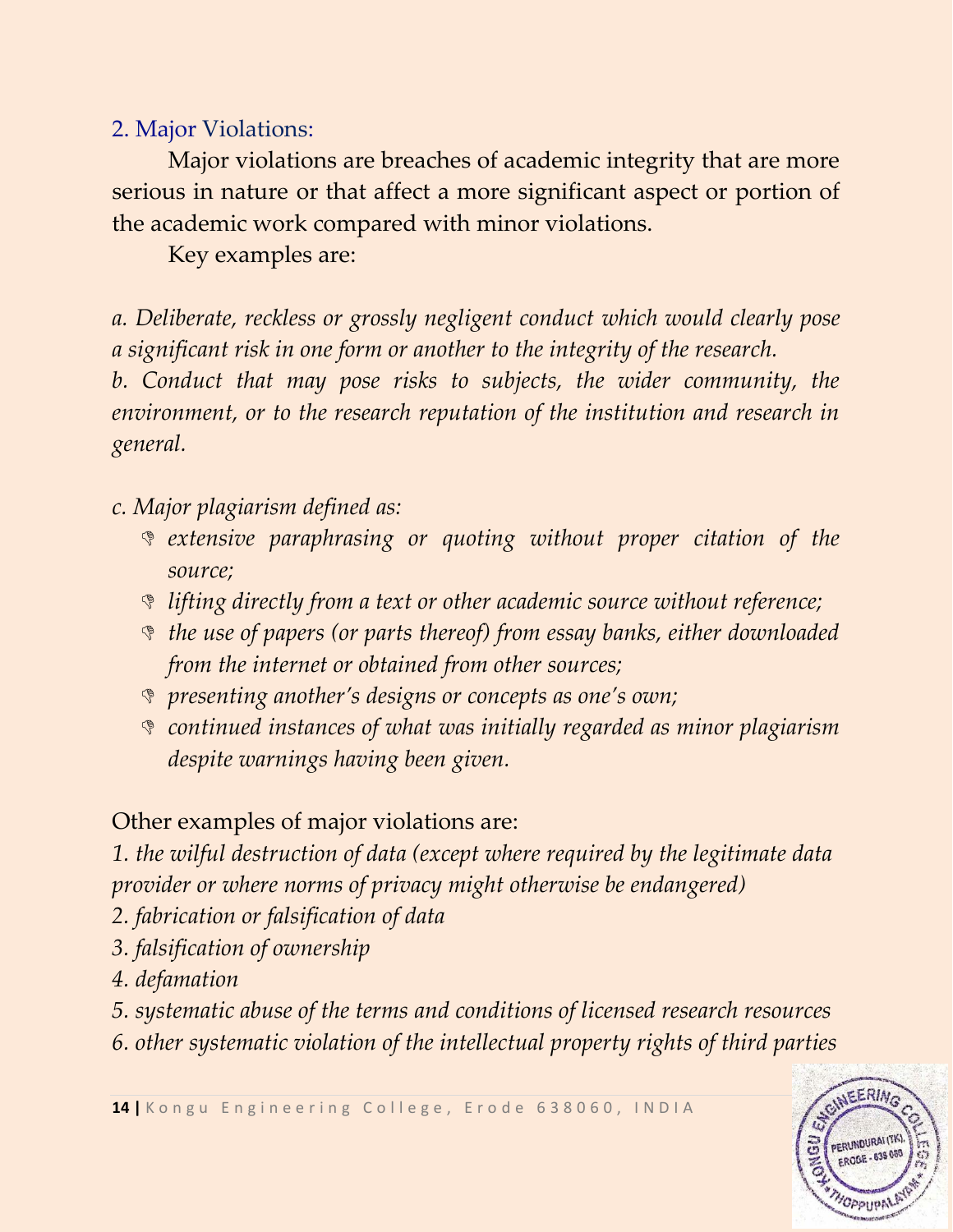The Institute is committed to fully investigate serious violations of academic misconduct by any academic member.

# Plagiarism:

Plagiarism represents unethical scientific behavior which is never acceptable. Proper acknowledgement of the work of other used in a research work must always be given. Further, it is the obligatory on part of each author to provide prompt corrections or errors in published work.

# Degrees of Plagiarism:

- 1. Invalid source
- 2. Secondary source
- 3. Duplication
- 4. Paraphrasing
- 5. Repetitive research
- 6. Replication
- 7. Misleading attribution
- 8. Unethical collaboration
- 9. Verbatim plagiarism
- 10. Complete plagiarism

Possible nature of Ethical violations:

- Conflict of Interest: Any action that may result in a conflict of interest must be fully disclosed. When impartiality and effectiveness cannot be maintained, the activity should be avoided or discontinued.
- Disputes about authorship: Proper authorship representation is usually a matter for the involved parties to resolve
- Duplicate Submission: Duplicate submission is unprofessional and unacceptable. It misuses the resources of all affected

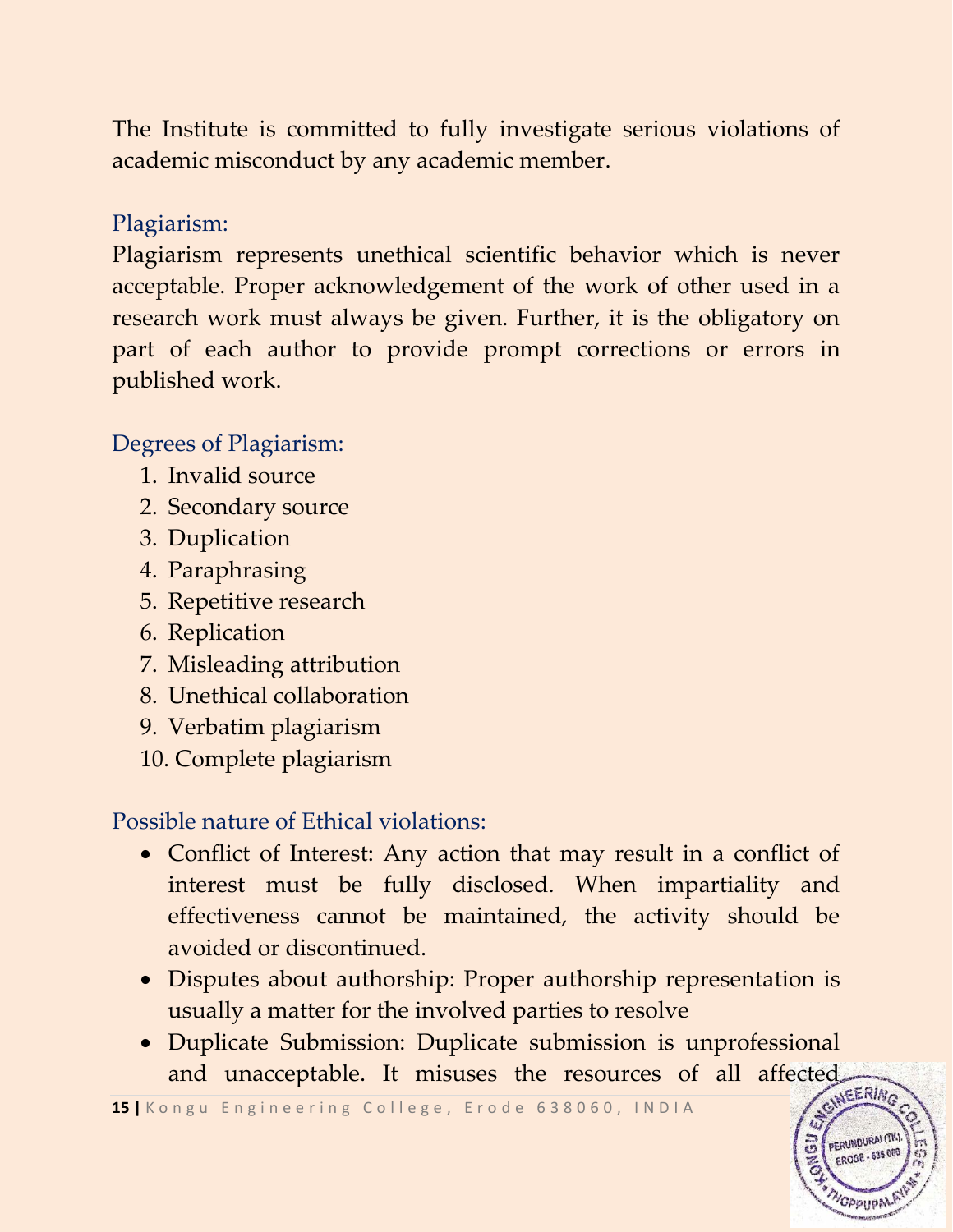journals, including the valuable time of editors, reviewers and staff

• Fabrication of data or results: Any incidence of fabrication shall be considered to be an extremely serious breach of professional conduct, with potentially severe ethical and legal consequences The institution checks the plagiarism of research thesis online sources.

#### Plagiarism Checker Software:

- 1. Turnitin-Ithenticate
- 2. Urkund

# Action/Penalty against defaulters:

Any violation of the rule and other issue, complaints regarding plagiarism attracts disciplinary action to be imposed by committee within one month from the day of complaint. Depending on the type of acts and violation of code of ethics, suitable penalty or punishment against defaulters shall be recommended by the review committee.

# C. Procedures for Investigation of Research Misconduct 1. Investigation of proceedings

Without prejudice to the right and duty of Departments to address and assess issues of plagiarism in the course of the regular assessment of a paper presented by a researcher, any person may submit a complaint about academic misconduct to the Principal. Such complaints need to be supported by sufficient evidence.

The Principal will decide whether the allegation is serious enough to warrant an investigation by the Ethics Committee. If the allegation concerns a PhD researcher, the Principal may also delegate this task to the Head of the department (s). The initiator of the

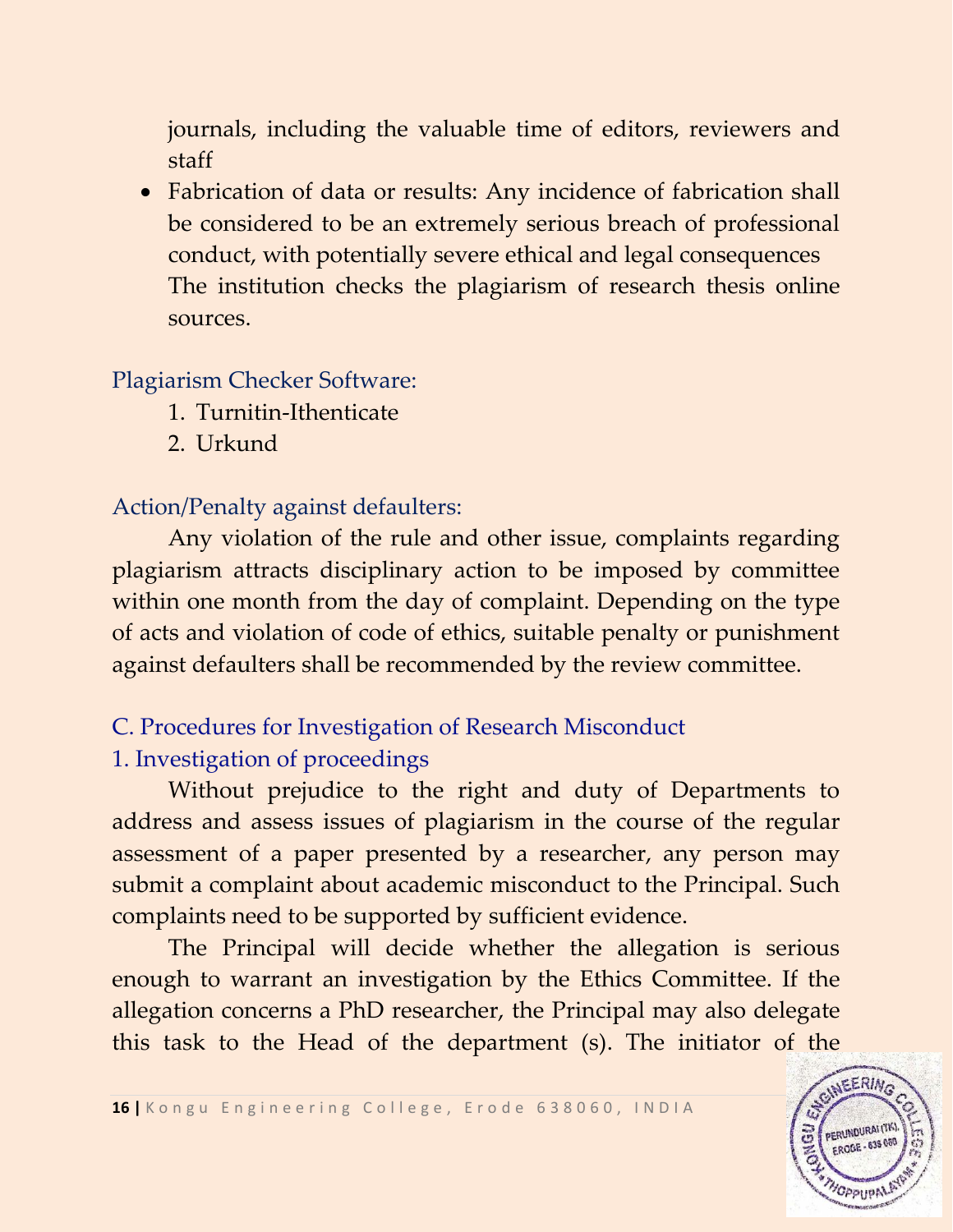allegation shall be asked to set out in writing the basis of the allegation.

The Ethics Committee may carry out:

- \* a preliminary investigation to ascertain whether there is sufficient substance to the allegation as to warrant a more thorough investigation;
- a formal inquiry which may include the consultation or involvement of external experts when needed.

# 2. Investigation

Where possible, the investigation will include examination of all relevant documentation, including, but not limited to: relevant research data; laboratory notebooks; computer files; other materials; proposals; publications; correspondence; and memoranda, insofar as this is necessary for the investigation and compatible with the Institute Data Protection Policy.

The Chair of the Ethics Committee may invite internal or external experts who are not involved in the disputed matter and who are not members of the Committee to attend meetings.

Interviews shall be conducted with the complainant and the respondent. Other individuals involved in making the allegations and individuals who might have information regarding key aspects of the allegations may also be heard by the Committee.

The respondent has the right to be assisted or represented by a member of the Institute of his/her own choice. Details of the allegations and the investigation will be made available only to the Ethics Committee. All individuals interviewed during the investigation will be asked to respect the confidential nature of the investigation.



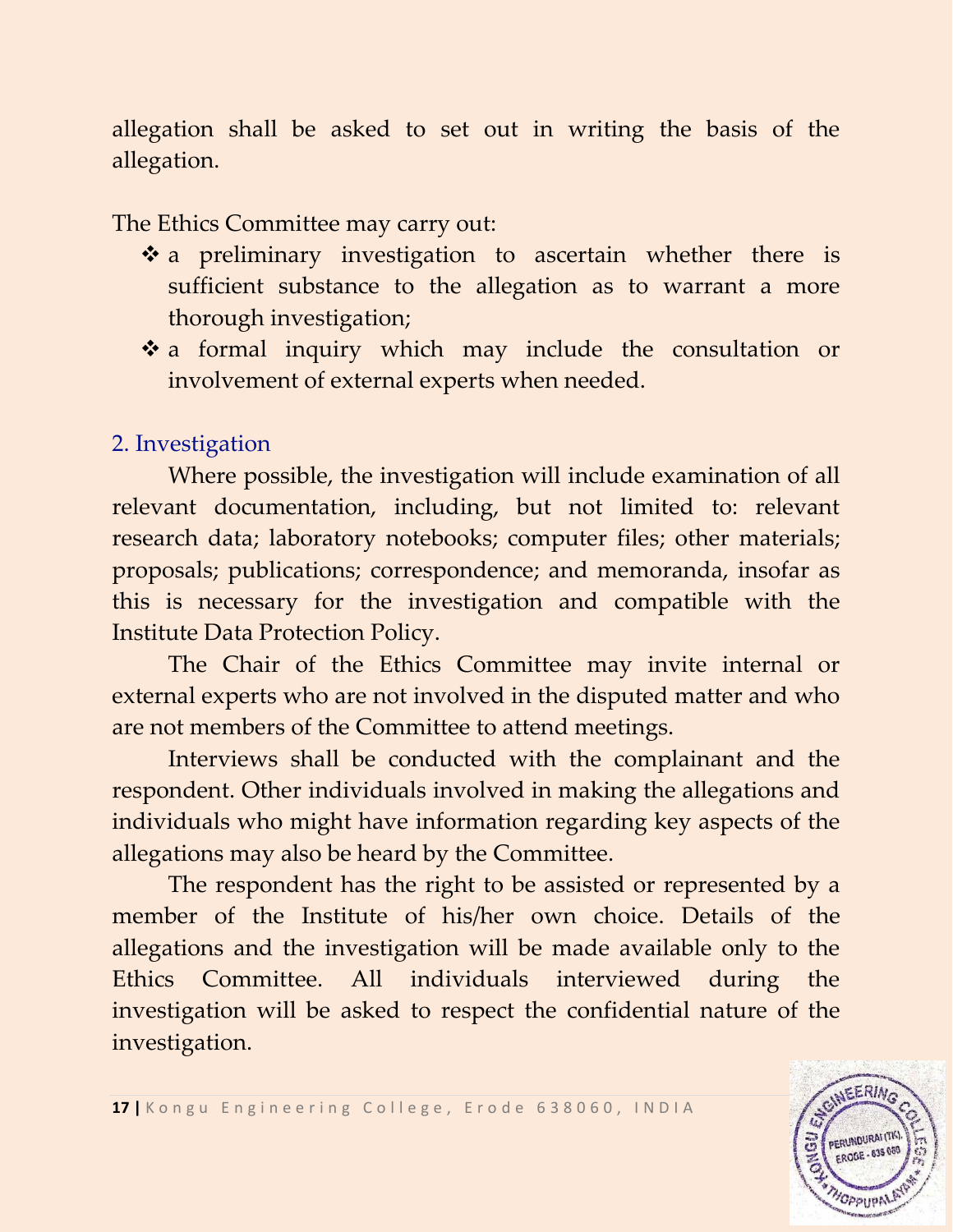# 3. Investigation report and recommendations

The Ethics Committee will produce a report stating: the procedures under which the formal investigation was conducted; how and, where appropriate, from whom information was obtained; the findings of the committee and the basis for these; a summary of the views of the respondent; and a description of any recommendations made by the committee.

The respondent will receive a copy of the investigation report and have an opportunity to comment on it. Comments may be submitted to the Ethics Committee and will be attached as an addendum to the investigation report. If disciplinary actions are recommended, the Ethics Committee will communicate to the internal Disciplinary Committee what action, if any, should be taken as a result of the investigation.

Based on the investigation report and recommendations of the Ethics Committee, the Disciplinary Committee may decide on sanctions (when considered appropriate).

## D. Sanctions

Sanctions, as recommended by the Ethics Committee and as decided by the Disciplinary and/or Disciplinary Appeals Committee, may include (but are not limited to):

1. resubmission of an assignment or academic work

2. a failing grade for the examination or specific assigned exercise; or a failing grade for the course as a whole, depending on the importance of the work to the overall course grade

3. a letter of reprimand, issued by the chair of the Disciplinary Committee, which may or may not be recorded on the scholar's file

4. suspension from the programme

- 5. suspension of grant/contract
- 6. revocation of a degree or certificate